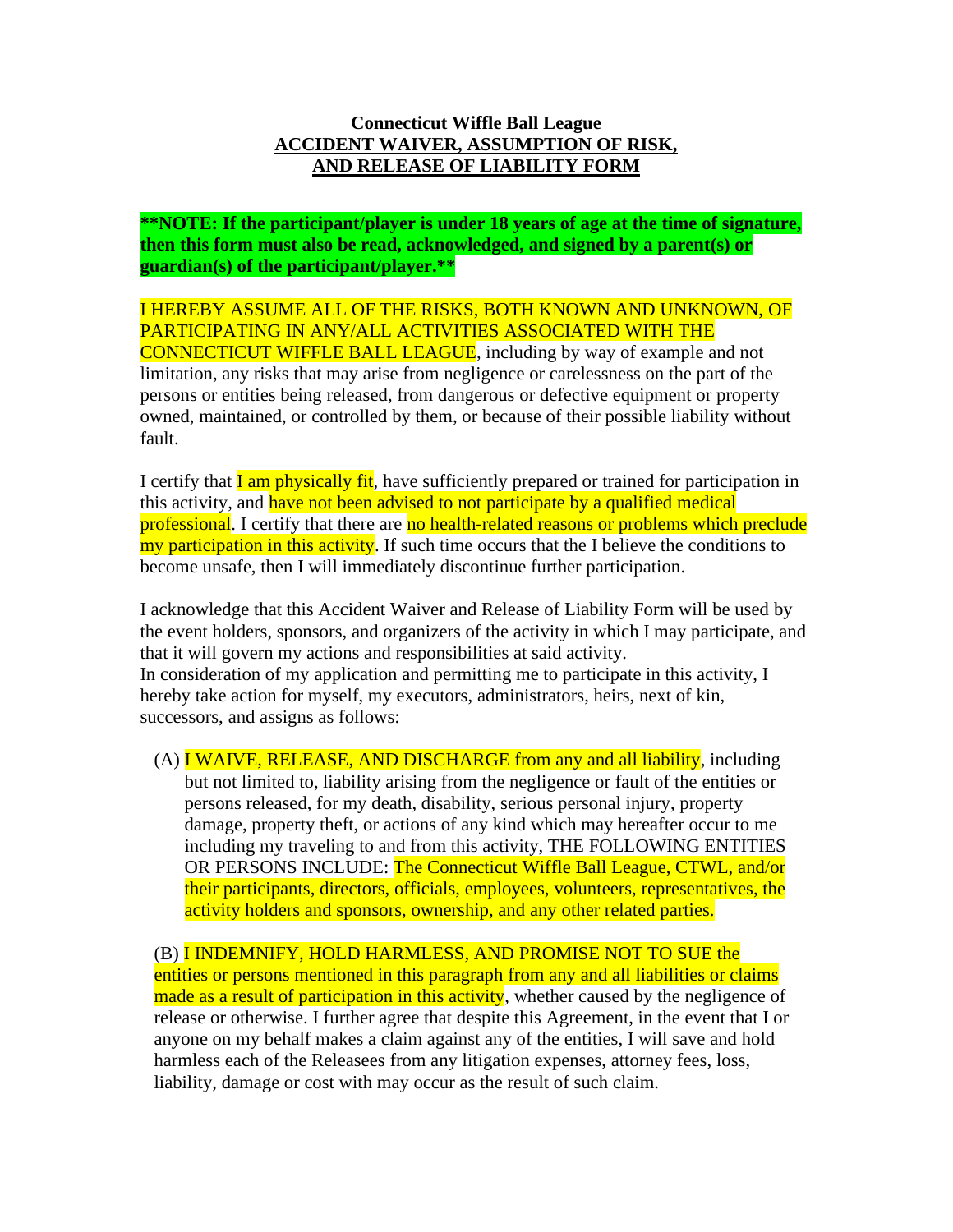I acknowledge that the CTWL and their players, managers, directors, officials, employees, volunteers, representatives, the activity holders and sponsors, and all other parties are **NOT** responsible for the errors, omissions, acts, or failures to act of any party or entity conducting a specific activity on their behalf.

I acknowledge that this activity may involve a test of a person's physical and mental limits and carries with it the potential for death, serious personal injury, and property loss. The risks include, but are not limited to, those caused by terrain, facilities, temperature, weather, condition of participants, equipment, lack of hydration, and actions of other people including, but not limited to, participants, directors, officials, employees, volunteers, representatives, and the activity holders and sponsors. These risks are not only inherent to participants but are also present for directors, officials, employees, volunteers, representatives, and spectators.

I acknowledge that the CTWL does not hold any legal business claim, such as an LLC or INC title, and that the league does not provide any insurance to cover any injury or injuries of any participant(s) or other affected entities or persons listed above. I hereby consent to receive medical treatment which may be deemed advisable in the event of injury, accident, and/or illness during this activity.

I understand while participating in this activity, I may be photographed. I agree to allow my photo, video, or film likeness to be used for any legitimate purpose by the activity holders, producers, sponsors, organizers, and assigns.

This Accident Waiver and Release of Liability Form shall be construed broadly to provide a release and waiver to the maximum extent permissible under applicable law. This Accident Waiver and Release of Liability Form shall be constructed to comply with all waiver laws in the State of Connecticut.

## **Player/Participant Release:**

I HAVE READ THIS AGREEMENT, FULLY UNDERSTAND ITS TERMS, UNDERSTAND THAT I HAVE GIVEN UP SUBSTANTIAL RIGHTS BY SIGNING IT AND HAVE SIGNED IT FREELY AND WITHOUT INDUCEMENT OR ASSURANCE OF ANY NATURE.

I HAVE READ THE PROVISIONS IN THIS AGREEMENT, AND I UNDERSTAND AND ACCEPT THESE RISKS AND RESPONSIBILITIES. I FOR MYSELF, DO CONSENT AND AGREE TO THIS RELEASE PROVIDED ABOVE FOR ALL THE ENTITIES OR PERSONS LISTED. IN ADDITION, I FOR MYSELF DO RELEASE AND AGREE TO INDEMNIFY AND HOLD HARMLESS THE ENTITIES OR PERSONS LISTED FOR ANY LIABILITIES TO MY PRESENCE OR PARTICIPATION IN THE ACTIVITIES AS PROVIDED ABOVE, **EVEN IF ARISING FROM THEIR NEGLIGENCE**, TO THE FULLEST EXTENT PROVIDED BY LAW.